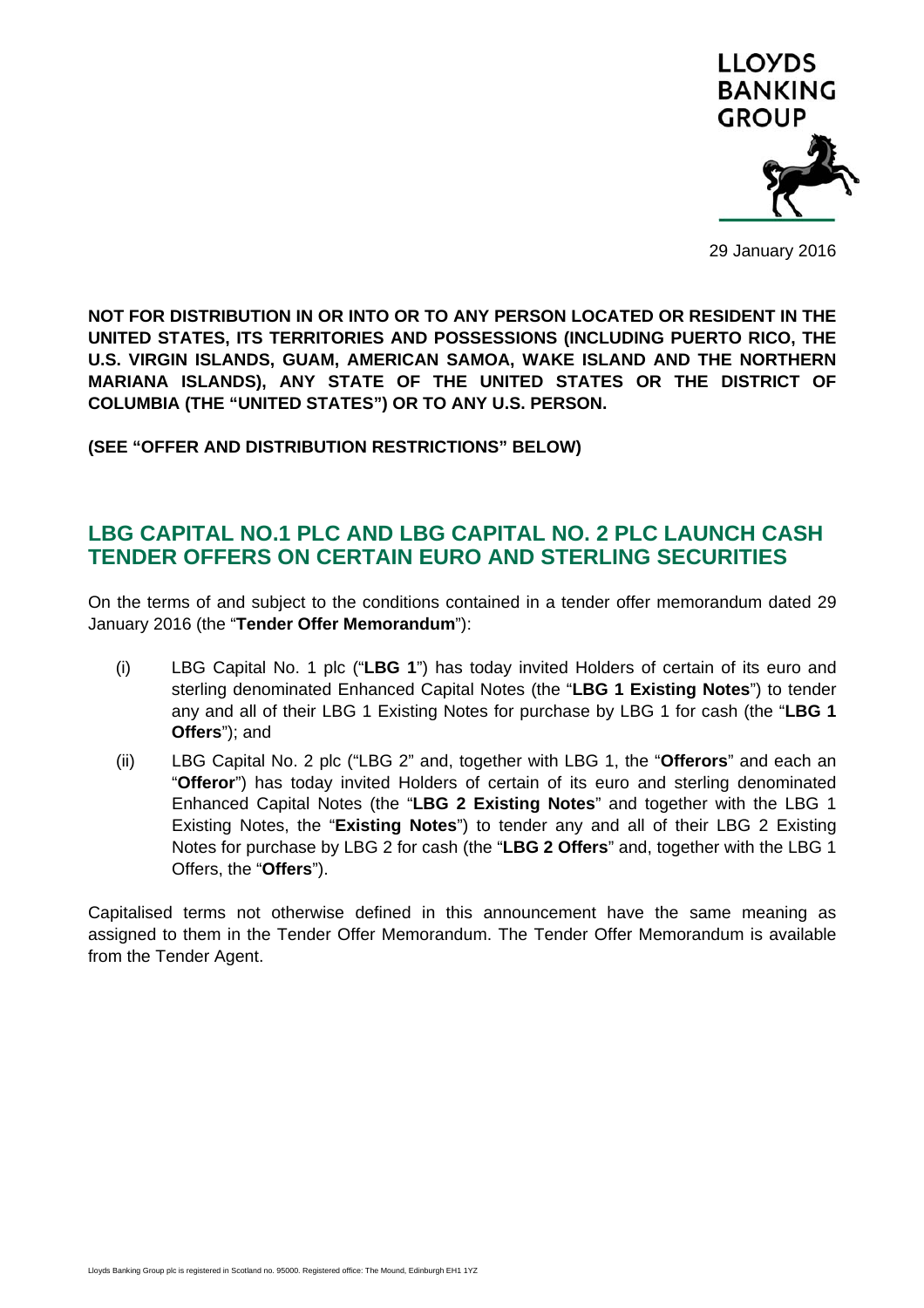# **THE OFFERS**

The Offerors invite Holders of the Existing Notes to tender any and all of their Existing Notes (subject to the Offer and Distribution Restrictions contained herein) for purchase at the relevant Purchase Price set out in the table below plus an Accrued Interest Payment (if any).

| <b>Title of Security</b>                                                        | Issuer           | <b>ISIN Number</b> | <b>Principal Amount</b><br>Outstanding | <b>Reference Benchmark</b>                                                            | Make<br>Whole<br>Premium | <b>Purchase Price</b>                                                                                |
|---------------------------------------------------------------------------------|------------------|--------------------|----------------------------------------|---------------------------------------------------------------------------------------|--------------------------|------------------------------------------------------------------------------------------------------|
| €486,527,000 15.000<br>per cent. Enhanced<br>Capital Notes due<br>December 2019 | LBG <sub>2</sub> | XS0459089412       | €486,527,000                           | 3.75 per cent. German<br>Government Bonds due<br>January 2019 (ISIN:<br>DE0001135374) | 2%                       | The sum of the relevant Make Whole<br>Premium and the relevant Make<br><b>Whole Redemption Price</b> |
| €125,330,000 8.875<br>per cent. Enhanced<br>Capital Notes due<br>February 2020  | LBG <sub>2</sub> | XS0459087986       | €125,330,000                           | N/A                                                                                   | N/A                      | €1,020 per €1,000 in aggregate<br>principal amount                                                   |
| €53,040,000 Floating<br>Rate Enhanced<br>Capital Notes due<br><b>March 2020</b> | LBG <sub>1</sub> | XS0459090931       | €53.040.000                            | N/A                                                                                   | N/A                      | €1,020 per €1,000 in aggregate<br>principal amount                                                   |
| €94.737.000 7.375<br>per cent. Enhanced<br>Capital Notes due<br>March 2020      | LBG <sub>1</sub> | XS0459090774       | €94.737.000                            | N/A                                                                                   | N/A                      | €1,020 per €1,000 in aggregate<br>principal amount                                                   |
| €661.955.000 6.385<br>per cent. Enhanced<br>Capital Notes due<br>May 2020       | LBG <sub>2</sub> | XS0459088794       | €614.113.000                           | N/A                                                                                   | N/A                      | €1,020 per €1,000 in aggregate<br>principal amount                                                   |
| €226.172.000 7.625<br>per cent. Enhanced<br>Capital Notes due<br>October 2020   | LBG <sub>1</sub> | XS0459091236       | €226.172.000                           | N/A                                                                                   | N/A                      | €1,020 per €1,000 in aggregate<br>principal amount                                                   |
| £775,158,000 15.000<br>per cent. Enhanced<br>Capital Notes due<br>December 2019 | LBG <sub>2</sub> | XS0459089255       | £703,465,000                           | 4.75 per cent. UK treasury<br>Stock due March 2020<br>(ISIN: GB00B058DQ55)            | 2%                       | The sum of the relevant Make Whole<br>Premium and the relevant Make<br><b>Whole Redemption Price</b> |
| £67.853.000 15.000<br>per cent. Enhanced<br>Capital Notes due<br>January 2029   | LBG <sub>2</sub> | XS0459089685       | £67,853,000                            | 6.00 per cent. UK treasury<br>Stock due December 2028<br>(ISIN: GB0002404191)         | 2%                       | The sum of the relevant Make Whole<br>Premium and the relevant Make<br>Whole Redemption Price        |

# **Rationale for the Offers**

# **Background to the Offers**

In 2009, the Group undertook a significant capital raising exercise which included the issuance of approximately £8.4 billion of ECNs. Approximately £3.3 billion in aggregate principal amount of these ECNs remain outstanding as at the date of the Tender Offer Memorandum.

The ECNs were issued for the purpose of counting as "stress test" core capital of the Group. Pursuant to the relevant Conditions, should any series of ECNs cease to be taken into account for the purposes of any "stress test" applied by the PRA in the circumstances more fully described in Condition 8(e) of the Existing Notes, the issuer of the relevant series of Existing Notes has the ability to exercise the Regulatory Call Right.

The ECNs were not taken into account as core capital for the most recent PRA stress tests, the results of which were published on 16 December 2014 and 1 December 2015. As confirmed by the Civil Division of the English Court of Appeal on 10 December 2015, a Capital Disqualification Event has occurred and the Regulatory Call Right is available to each of the issuers of the ECNs. The ECN trustee has sought permission to appeal from the Supreme Court of the United Kingdom.

# **Offers**

The Group is today launching the Offers (outside the United States of America), as well as a global offer (including into the United States of America) in relation to two further series of U.S. dollardenominated ECNs (together with the Offers, the "Tender Offers"). The Tender Offers provide eligible holders of the relevant series of ECNs with a means to tender their ECNs at a price which, in the case of the Fixed Price Existing Notes is, and in the case of the Make Whole Existing Notes is expected to be, higher than the contractual redemption price at which the relevant issuer of the ECNs is entitled to redeem such ECNs upon an exercise of the Regulatory Call Right.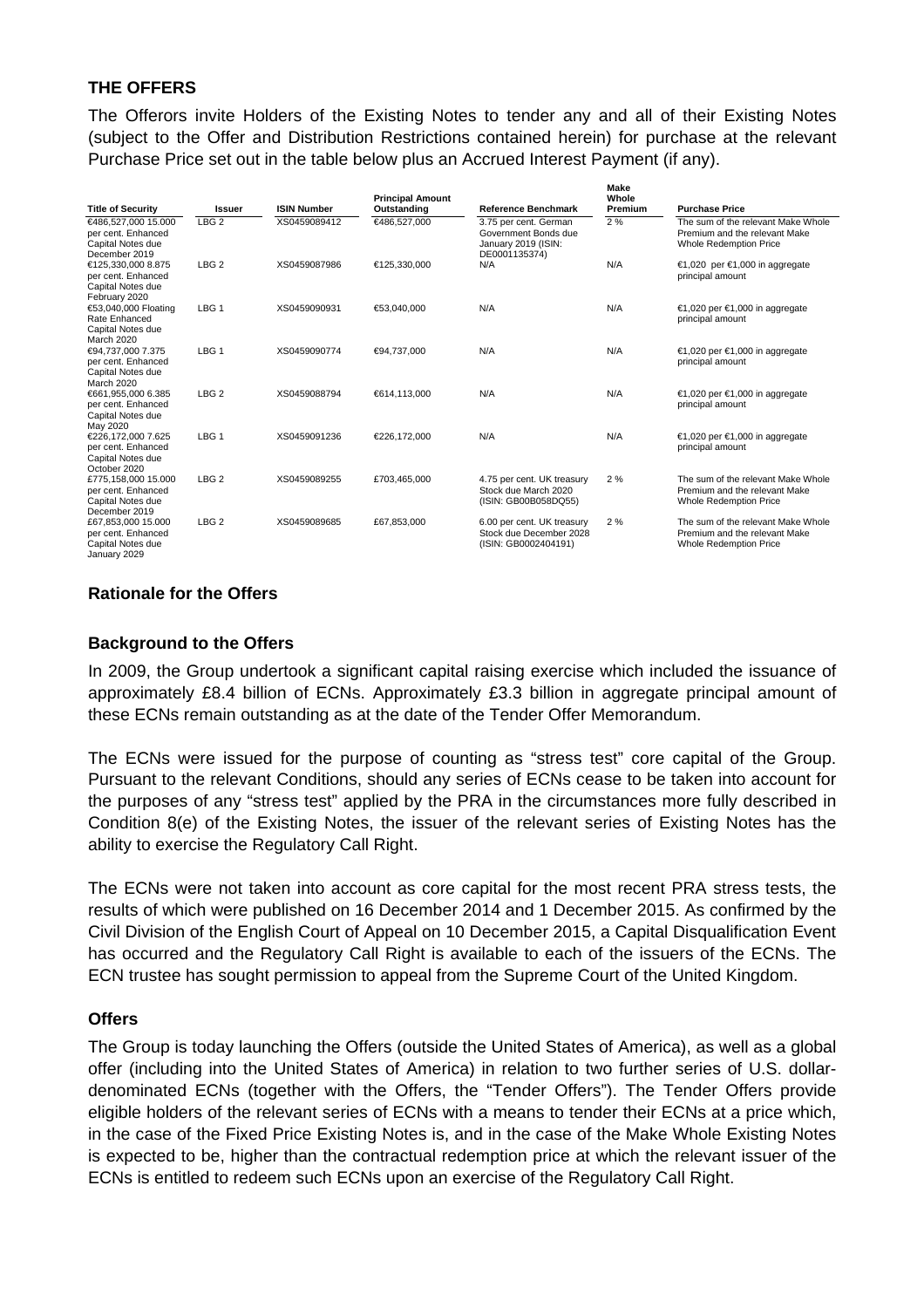# **Redemption**

The issuers of the ECNs have today given redemption notices in respect of certain series of ECNs which are not the subject of the Tender Offers and which were prioritised for redemption following the liability management exercise conducted in 2014. Those redemptions are scheduled to occur on 9 February 2016.

Subject to the satisfaction of the conditions set out in Condition 8(b) of the Existing Notes, the relevant issuer will exercise the Regulatory Call Right and redeem any Existing Notes that are not validly tendered and accepted for purchase following completion of the Offers. The Group has received permission from the PRA, under Article 78 of the Capital Requirements Regulation (Regulation 575/2013/EU), for the redemption of all series of ECNs outstanding.

# **Acceptance of Offers**

Holders of Existing Notes whose Offers are accepted by the relevant Offeror will receive the Purchase Price of the relevant Series of Existing Notes, together with the relevant Accrued Interest Payment (if any).

# **Accrued Interest Payment**

An amount equal to Accrued Interest (if any) will also be paid as purchase consideration in respect of all Existing Notes validly tendered and accepted for purchase by the Offerors pursuant to the Offers from, and including, the immediately preceding interest payment date for the relevant Series of Existing Notes to, but excluding, the Settlement Date.

# **Total Consideration**

The total consideration payable to each Holder in respect of Existing Notes validly tendered and accepted for purchase by the Offerors will be an amount in cash equal to (i) the relevant Purchase Price for the Existing Notes, multiplied by each  $\epsilon$ 1,000 in aggregate principal amount or £1,000 in aggregate principal amount (as applicable) of Existing Notes tendered and delivered by such Holder and accepted by the Offerors for purchase (rounded to the nearest €0.01 or £0.01 (as applicable), with €0.005 or £0.005 being rounded upwards) plus (ii) any Accrued Interest Payment payable in respect of the relevant Existing Notes.

# **Offer Period and Results**

The Offers commenced today, 29 January 2016, and will end at 4:00 p.m. (London time) on 8 February 2016 (the "Expiration Deadline"), unless extended, re-opened, amended or terminated as provided in the Tender Offer Memorandum.

# *The relevant deadline set by any intermediary or each Clearing System may be earlier than this deadline.*

The Offerors will announce on the Price Determination Date the Accrued Interest Payment, if any, the Series Acceptance Amount in relation to each Series of Existing Notes, the Make Whole Redemption Prices used to establish the Make Whole Existing Notes Purchase Prices, together with the relevant Make Whole Existing Notes Purchase Prices. Settlement of the relevant Purchase Price and, where applicable, Accrued Interest Payment is expected to take place on 10 February 2016.

To tender Existing Notes in the Offers, a Holder should deliver, or arrange to have delivered on its behalf, via the relevant Clearing System and in accordance with the requirements of such Clearing System, a valid Tender Instruction that is received in each case by the Tender Agent by the Expiration Deadline.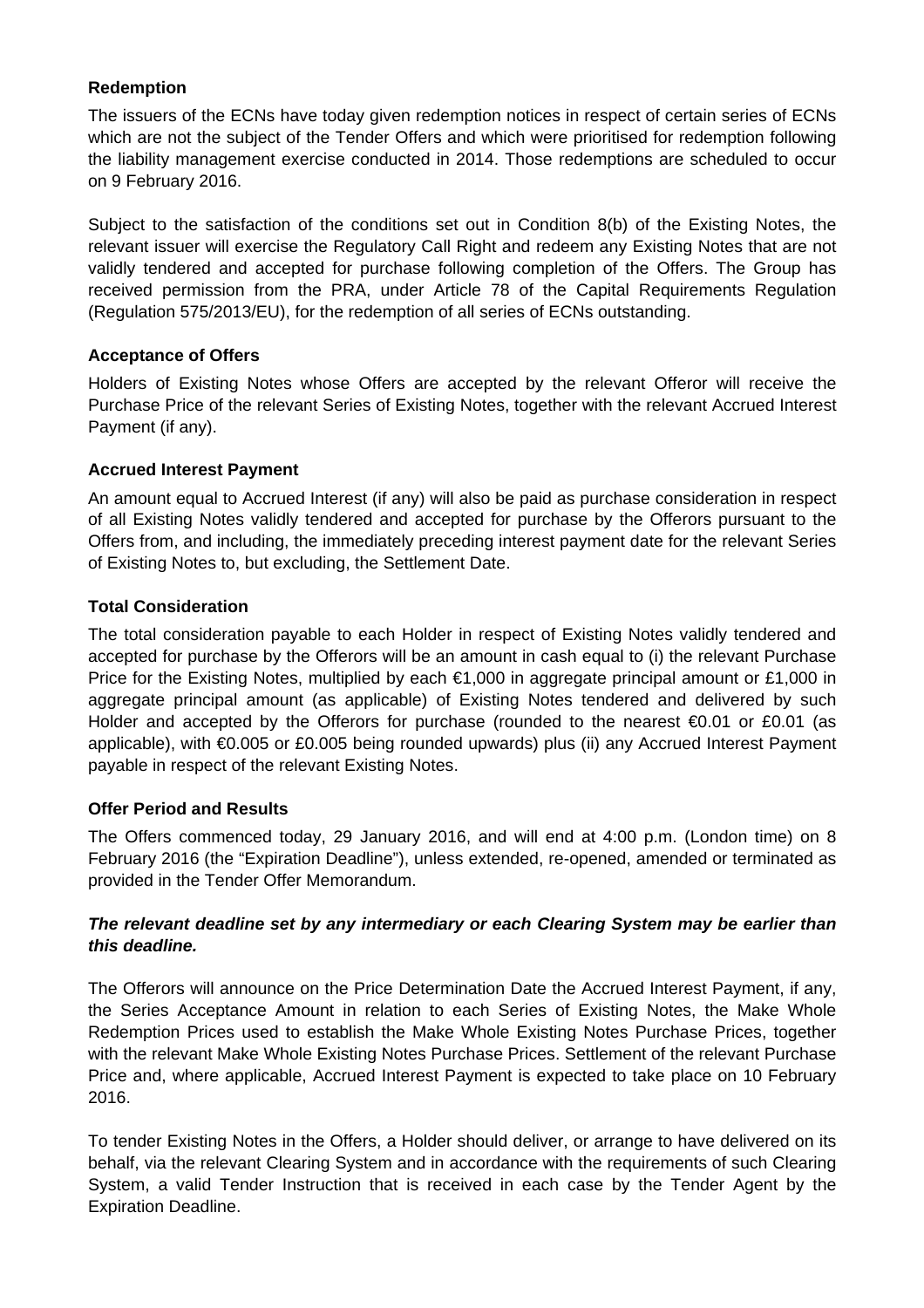To tender Existing Notes in the Offers, a Holder must submit a Tender Instruction with an aggregate principal amount of at least the applicable Minimum Submission Amount for each Series of Existing Notes it holds. Where a Holder submits a Tender Instruction in respect of a principal amount of a Series which is less than the Minimum Submission Amount, such Tender Instruction will be rejected. Announcements in connection with the Offers will be made via RNS announcement. Such announcements may also be made (i) on the relevant Reuters International Insider Screen, (ii) by the issue of a notice to a Notifying News Service and (iii) by delivery of notices to the relevant Clearing Systems for communication to Direct Participants. Copies of all announcements, notices and press releases can also be obtained from the Tender Agent, the contact details for which are set out below.

# **INDICATIVE TIMETABLE**

The following table sets out the expected dates and times of the key events relating to the Offers. This is an indicative timetable and is subject to change.

| Date and Time                                                 | <b>Action</b>                                                                                                                                                                                                                                                                                                                                |  |  |  |
|---------------------------------------------------------------|----------------------------------------------------------------------------------------------------------------------------------------------------------------------------------------------------------------------------------------------------------------------------------------------------------------------------------------------|--|--|--|
| 29 January 2016                                               | <b>Commencement of the Offers</b>                                                                                                                                                                                                                                                                                                            |  |  |  |
|                                                               | Offers announced through RNS announcement and may also be made<br>by announcement on the relevant Reuters International Insider Screen,<br>publication on a Notifying News Service and by delivery to the Clearing<br>Systems.                                                                                                               |  |  |  |
|                                                               | Tender Offer Memorandum available from the Tender Agent.                                                                                                                                                                                                                                                                                     |  |  |  |
| 4.00 p.m. (London time) on 8 February                         | <b>Expiration Deadline</b>                                                                                                                                                                                                                                                                                                                   |  |  |  |
| 2016                                                          | Deadline for receipt by the Tender Agent of all Tender Instructions in<br>order for Holders to be able to participate in the Offers and to be eligible<br>to receive the relevant Purchase Price and any Accrued Interest<br>Payment on the Settlement Date.                                                                                 |  |  |  |
| At or around 11.00 a.m. (London time)                         | <b>Price Determination Time</b>                                                                                                                                                                                                                                                                                                              |  |  |  |
| on 9 February 2016 (the "Price<br><b>Determination Date")</b> | Determination of the relevant Make Whole Redemption Prices used to<br>establish the Make Whole Existing Notes Purchase Prices.                                                                                                                                                                                                               |  |  |  |
| As soon as practicable after the Price                        | <b>Announcement of Results</b>                                                                                                                                                                                                                                                                                                               |  |  |  |
| <b>Determination Time</b>                                     | Announcement by the Offerors of such Make Whole Redemption Prices<br>used to establish the Make Whole Existing Notes Purchase Prices,<br>together with the relevant Make Whole Existing Notes Purchase Prices<br>and the Accrued Interest Payment, if any, and the Series Acceptance<br>Amount in relation to each Series of Existing Notes. |  |  |  |
| Expected to be 10 February 2016                               | <b>Settlement Date</b>                                                                                                                                                                                                                                                                                                                       |  |  |  |
|                                                               | Expected Settlement Date for Existing Notes validly tendered and<br>accepted by the Offerors. Payment of the relevant Purchase Price and<br>any Accrued Interest Payment in respect of any such Existing Notes.                                                                                                                              |  |  |  |

Holders are advised to check with any bank, securities broker or other intermediary through which they hold Existing Notes when such intermediary would require to receive instructions to participate in, or (in the limited circumstances in which revocation is permitted) revoke their instruction to participate in, the Offers before the deadlines set out above. **The deadlines set by any such intermediary and each Clearing System for the submission and withdrawal of Tender Instructions will be earlier than the relevant deadlines specified in the Tender Offer Memorandum.**

Holders are advised to read carefully the Tender Offer Memorandum, including in particular the section headed "Risk Factors and other Considerations", for full details of, and information on the procedures for participating in, the Offers.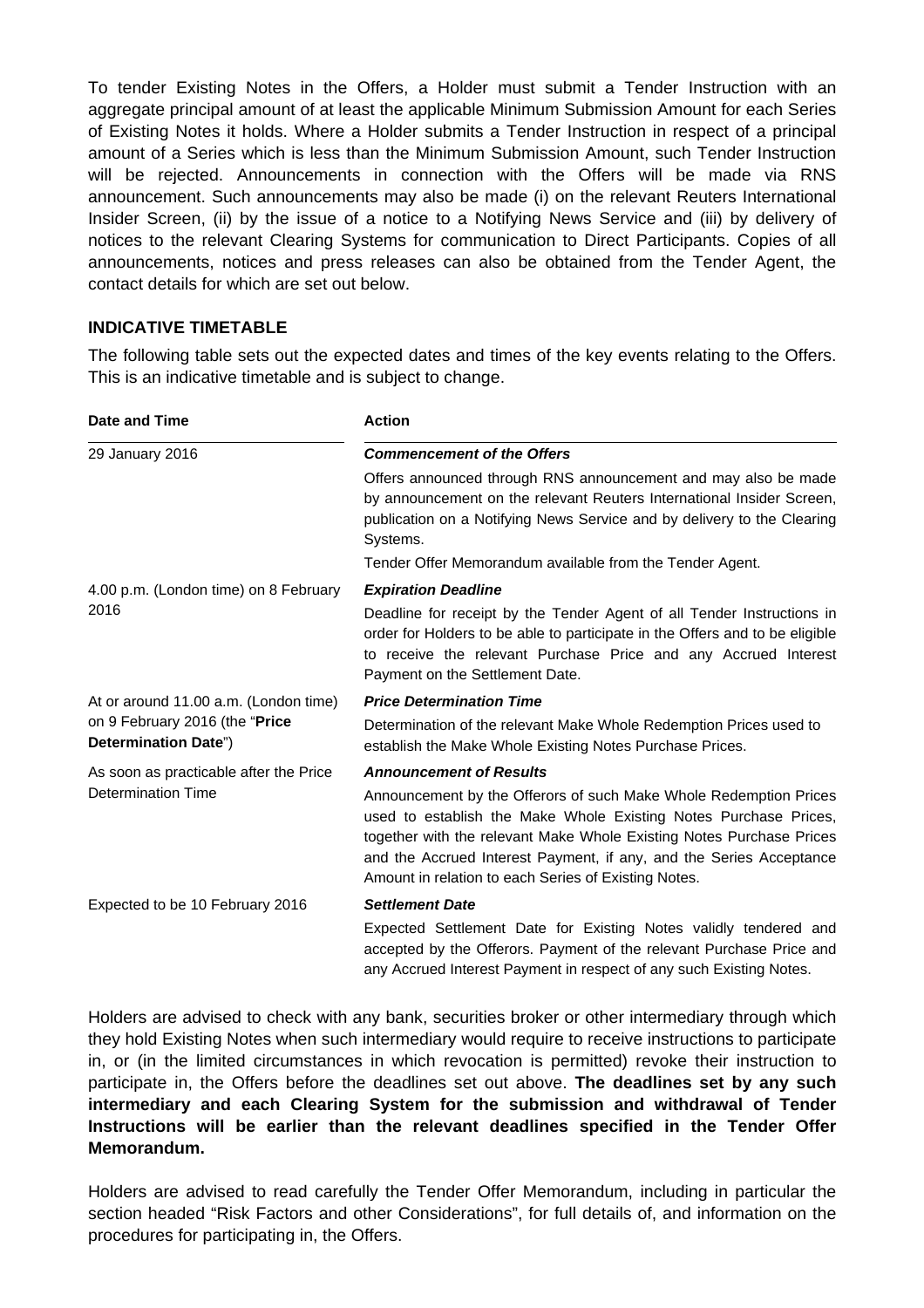#### **FURTHER INFORMATION**

Lucid Issuer Services Limited has been appointed by the Offerors as tender agent (the "**Tender Agent**") in connection with the Offers.

BNP Paribas, Deutsche Bank AG, London Branch, Goldman Sachs International, Lloyds Bank plc, Merrill Lynch International and UBS Limited have been appointed by the Offerors as Dealer Managers (the "**Dealer Managers**") for the purposes of the Offers.

For further information:

**Investor Relations**  Douglas Radcliffe **+44** (0) 20 7356 1571 Group Investor Relations Director Email: douglas.radcliffe@finance.lloydsbanking.com

**Corporate Affairs** 

Matt Smith +44 (0) 20 7356 3522 Head of Corporate Media Email: matt.smith@lloydsbanking.com

Requests for information in relation to the Offers should be directed to:

# **DEALER MANAGERS**

**BNP Paribas**  10 Harewood Avenue London NW1 6AA United Kingdom

**Deutsche Bank AG, London Branch**  Winchester House 1 Great Winchester Street London EC2N 2DB United Kingdom

Telephone: +44 20 7595 8668 Attention: Liability Management Group email: liability.management@bnpparibas.com

Telephone: +44 20 7545 8011 Attention: Liability Management Group email: liability.management@db.com

**Goldman Sachs International**  Peterborough Court 133 Fleet Street London EC4A 2BB United Kingdom

Telephone: +44 20 7774 9862 Attention: Liability Management Group email: liabilitymanagement.eu@gs.com

**Lloyds Bank plc**  10 Gresham Street London EC2V 7AE United Kingdom

Telephone: +44 20 7158 2720 Attention: Liability Management Group email: liability.management@lloydsbanking.com **Merrill Lynch International**  2 King Edward Street London EC1A 1HQ United Kingdom

Telephone: +44 20 7996 5698 Attention: Liability Management Group email: DG.LM\_EMEA@baml.com

**UBS Limited**  1 Finsbury Avenue London EC2M 2PP United Kingdom

Telephone: +44 20 7568 2133 Attention: Liability Management Group email: ol-liabilitymanagement-eu@ubs.com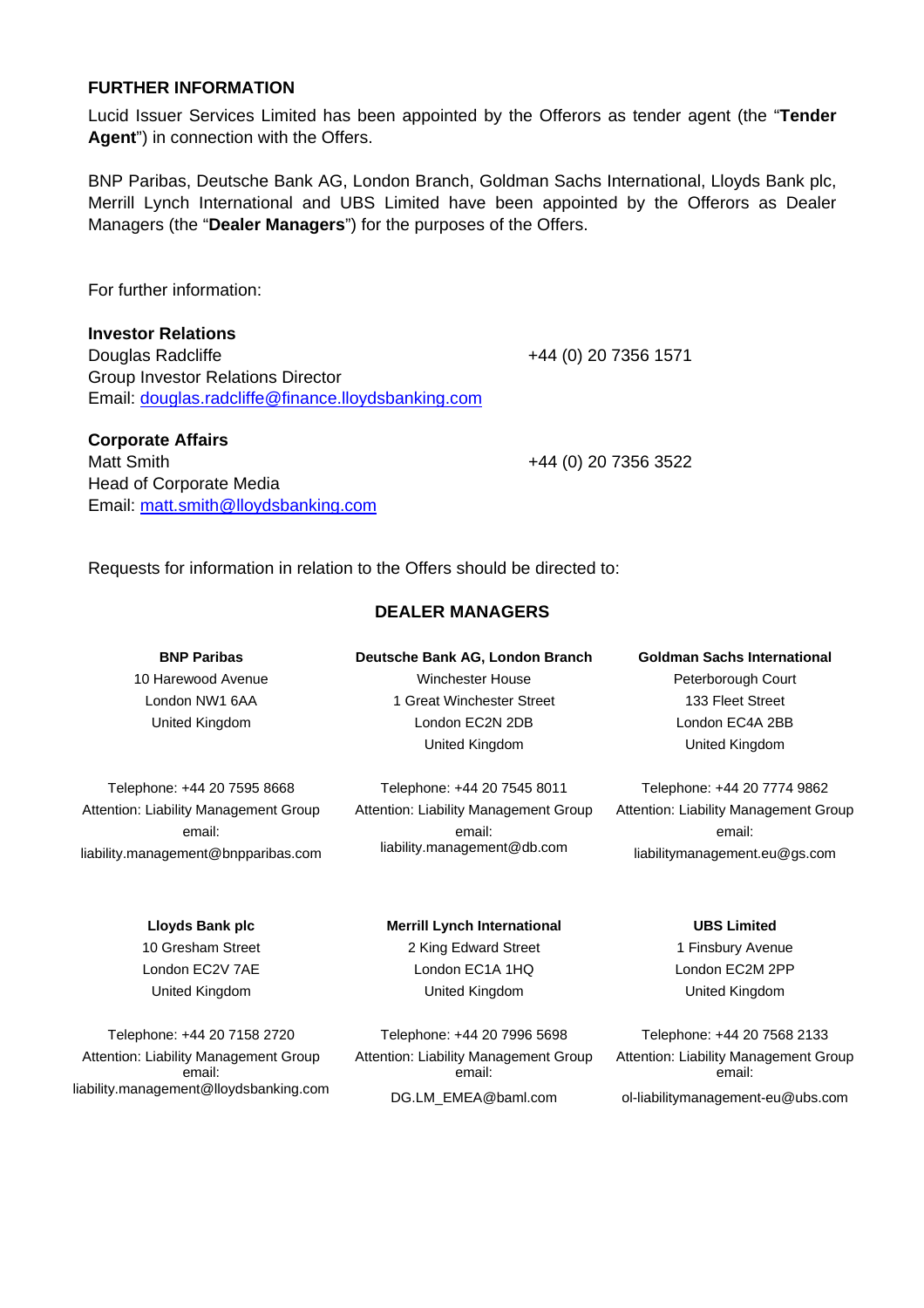Requests for information in relation to the procedures for tendering Existing Notes in, and for any documents or materials relating to, the Tender Offer should be directed to:

### **TENDER AGENT**

#### **Lucid Issuer Services Limited**

Tankerton Works 12 Argyle Walk London WC1H 8HA United Kingdom Tel: +44 20 7704 0880 Attention: Sunjeeve Patel / Paul Kamminga Email: lbg@lucid-is.com

### **DISCLAIMER**

This announcement must be read in conjunction with the Tender Offer Memorandum. This announcement and the Tender Offer Memorandum contain important information which must be read carefully before any decision is made with respect to the Offers. If any Holder is in any doubt as to the action it should take, it is recommended to seek its own legal, tax, accounting and financial advice, including as to any tax consequences, from its stockbroker, bank manager, solicitor, accountant or other independent financial adviser. Any individual or company whose Notes are held on its behalf by a broker, dealer, bank, custodian, trust company or other nominee must contact such entity if it wishes to participate in the Offers. None of the Offerors, the Dealer Managers, the Tender Agent and any person who controls, or is a director, officer, employee or agent of such persons, or any affiliate of such persons, makes any recommendation as to whether Holders should participate in the Offers.

# **OFFER AND DISTRIBUTION RESTRICTIONS**

*This announcement and the Tender Offer Memorandum do not constitute an offer or an invitation to participate in the Offers in the United States or in any other jurisdiction in which, or to any person to or from whom, it is unlawful to make such offer or invitation or for there to be such participation under applicable laws. The distribution of this announcement and the Tender Offer Memorandum in certain jurisdictions may be restricted by law. Persons into whose possession this announcement and/or the Tender Offer Memorandum comes are required by each of the Offerors, the Dealer Managers and the Tender Agent to inform themselves about and to observe any such restrictions.* 

#### **United States**

The Offers are not being made and will not be made, directly or indirectly, in or into, or by use of the mail of, or by any means or instrumentality of interstate or foreign commerce of, or of any facilities of a national securities exchange of, the United States. This includes, but is not limited to, facsimile transmission, electronic mail, telex, telephone and the internet. The Existing Notes may not be tendered in any Offer by any such use, means, instrumentality or facility from or within the United States or by persons located or resident in the United States or by U.S. Persons as defined in Regulation S of the United States Securities Act of 1933, as amended (each a "**U.S. Person**"). Accordingly, copies of this announcement, the Tender Offer Memorandum and any other documents or materials relating to the Offers are not being, and must not be, directly or indirectly, mailed or otherwise transmitted, distributed or forwarded (including, without limitation, by custodians, nominees or trustees) in or into the United States or to any persons located or resident in the United States or to U.S. Persons. Any purported tender of Existing Notes in an Offer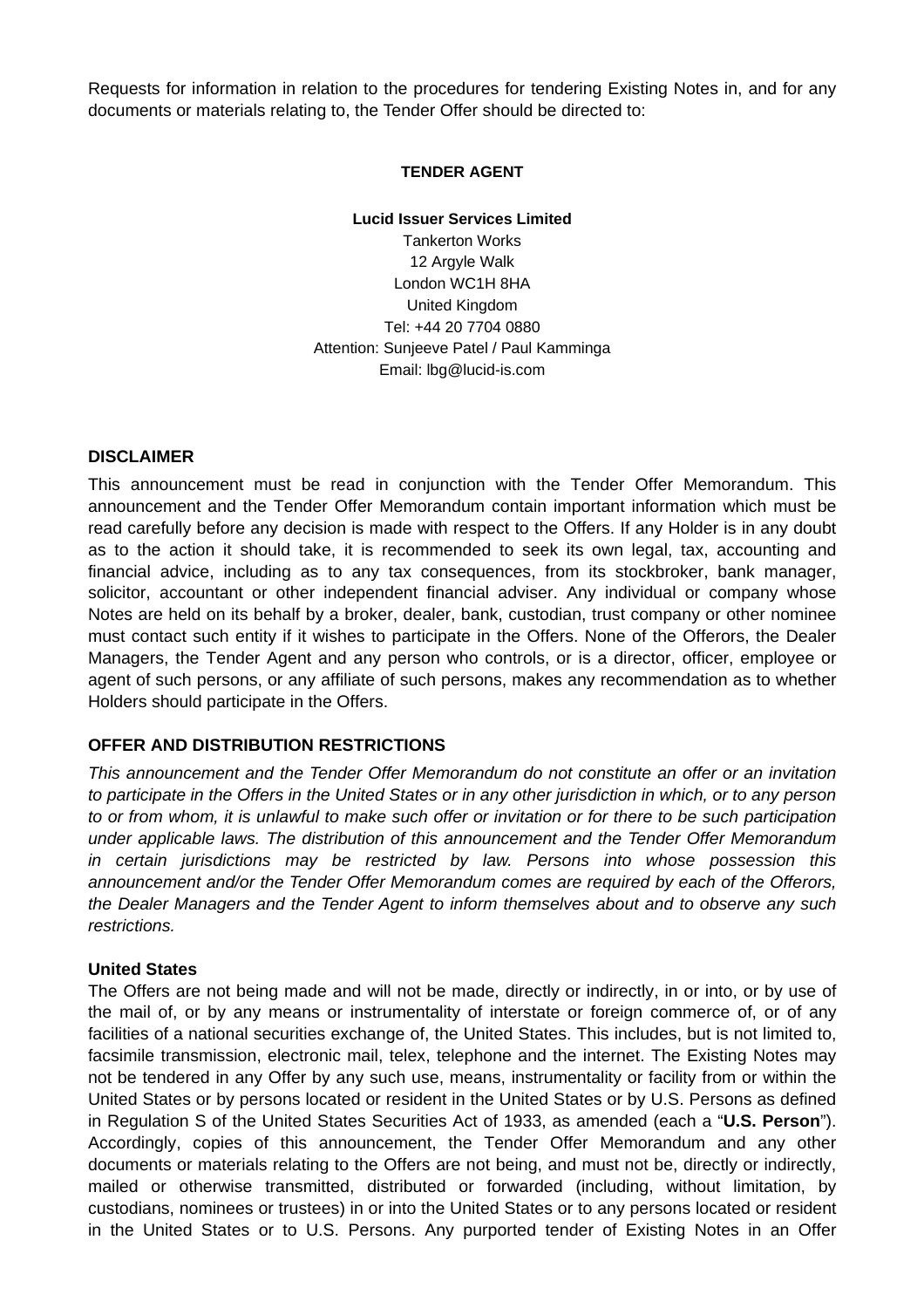resulting directly or indirectly from a violation of these restrictions will be invalid and any purported tender of Existing Notes made by a person located or resident in the United States or by a U.S. Person, or any agent, fiduciary or other intermediary acting on a non-discretionary basis for a principal giving instructions from within the United States or for a U.S. Person will be invalid and will not be accepted.

Each Holder participating in an Offer will represent that it is not a U.S. Person and it is not located or resident in the United States and is not participating in such Offer from the United States or it is acting on a non-discretionary basis for a principal located outside the United States that is not giving an order to participate in such Offer from the United States and is not a U.S. Person. For the purposes of this and the above paragraph, "United States" means the United States of America, its territories and possessions, any state of the United States of America and the District of Columbia.

# **United Kingdom**

The communication of this announcement, the Tender Offer Memorandum and any other documents or materials relating to the Offers is not being made, and such documents and/or materials have not been approved, by an authorised person for the purposes of section 21 of the Financial Services and Markets Act 2000 (the "**FSMA**"). Accordingly, such documents and/or materials are not being distributed to, and must not be passed on to, the general public in the United Kingdom. The communication of such documents and/or materials is exempt from the restriction on financial promotions under section 21 of the FSMA on the basis that it is only directed at and may be communicated to (1) those persons who are existing members or creditors of the Offerors or other persons falling within Article 43(2) of the Financial Services and Markets Act 2000 (Financial Promotion) Order 2005, and (2) to any other persons to whom these documents and/or materials may lawfully be communicated.

# **France**

The Offers are not being made, directly or indirectly, to the public in France. Neither this announcement, the Tender Offer Memorandum nor any other documents or offering materials relating to the Offers have been or shall be distributed to the public in France and only (i) providers of investment services relating to portfolio management for the account of third parties (*personnes fournissant le service d'investissement de gestion de portefeuille pour compte de tiers*) and/or (ii) qualified investors (*investisseurs qualifiés*) acting for their own account, all as defined in, and in accordance with, Articles L.411-1, L.411-2 and D.411-1 of the French Code *monétaire et financier*, are eligible to participate in the Offers. The Tender Offer Memorandum has not been submitted to the clearance procedures (visa) of the *Autorité des marchés financiers*.

# **Italy**

None of the Offers, this announcement, the Tender Offer Memorandum nor any other document or materials relating to the Offers have been or will be submitted to the clearance procedures of the *Commissione Nazionale per le Società e la Borsa* ("**CONSOB**") pursuant to Italian laws and regulations. Each Offer is being carried out in the Republic of Italy as an exempted offer pursuant to article 101-*bis*, paragraph 3-*bis* of the Legislative Decree No. 58 of 24 February 1998, as amended (the "**Financial Services Act**") and article 35-*bis*, paragraph 4, of CONSOB Regulation No. 11971 of 14 May 1999, as amended (the "**Issuers' Regulation**"). The Offers are also being carried out in compliance with article 35-*bis*, paragraph 7 of the Issuers' Regulation. Holders or beneficial owners of Existing Notes that are located in the Republic of Italy can tender Existing Notes for purchase in the Offers through authorised persons (such as investment firms, banks or financial intermediaries permitted to conduct such activities in the Republic of Italy in accordance with the Financial Services Act, CONSOB Regulation No. 16190 of 29 October 2007, as amended from time to time, and Legislative Decree No. 385 of 1 September 1993, as amended) and in compliance with applicable laws and regulations or with requirements imposed by CONSOB or any other Italian authority. Each intermediary must comply with the applicable laws and regulations